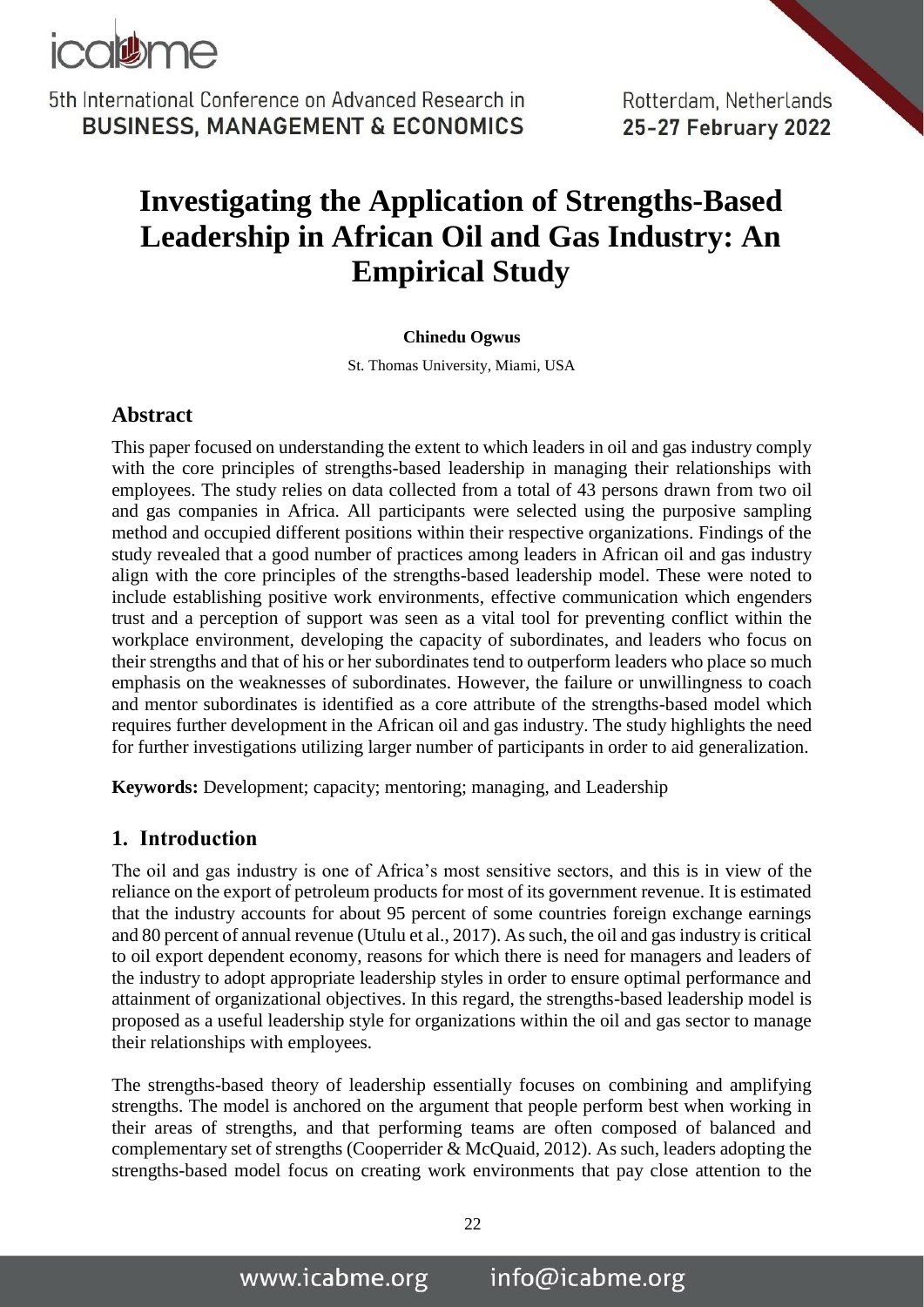

Rotterdam, Netherlands 25-27 February 2022

strengths and weaknesses of subordinates (Ding & Yu, 2020). According to Kaiser & Overfield (2011), this enables leaders to avoid placing themselves or their subordinates in roles that demand strengths or talents they do not possess.

The model maintains that identifying and capitalizing on the strengths of others is the most effective way to achieve success (Bakker et al., 2019). It suggests that by intentionally assigning subordinates to positions according to their talents and strengths, the strengths-based leader builds an effective team where everyone is inspired and empowered to perform at their best. As suggested by Cooperrider & McQuaid (2012), understanding the strengths and weaknesses of subordinates allows leaders to assign tasks that present subordinates with opportunities for further development. As such, the strengths-based model promotes learning, openness to growth as well as positive change.

According to Lee et al (2014), the SBL model shifts emphasis from negative to positive aspects of organizational development, leveraging on what is working well. Key-Roberts & Budreau (2012) notes that by leveraging on what is working well, the SBL model informs the development of short- and long-term goals for enhancing the capacity of subordinates as junior leaders. Some of the core principles of strengths-based leadership as developed by Gottlieb et al. (2012) include: Recognizing the uniqueness of individuals; establishing positive work workplace environments; promoting learning; and developing effective teams.

One major criticism against the strengths-based approach is that it tends to ignore weaknesses and challenges (Whitney et al., 2010). However, it is pertinent to note that rather than ignoring the existence of weaknesses, strength-based leadership focuses on identifying, acknowledging and reframing weaknesses as opportunities for growth and innovation. Nevertheless, this does not suggest that strengths-based leadership is a perfect and flawless paradigm, as a few criticisms have been advanced by researchers and analysts.

Notably, the tendency for leaders to overuse their strengths has been raised by Kaiser & Overfield (2010). The researchers argued that based on the assumptions of the strengths-based approach to leadership, it is likely that while focusing on their strengths, leaders will eventually neglect other relevant behaviours that may benefit themselves, the team or organization. Nevertheless, evidence suggests that leaders who focus on their strengths and that of his or her subordinates tend to outperform leaders who place so much emphasis on the weaknesses of subordinates (Kaiser et al., 2007).

#### **1.1 Aim**

The primary objective of this study is to investigate the extent to which leaders in Nigeria's oil and gas industry adhere to the core principles of strengths-based leadership in managing their relationships with employees.

#### **1.2 Methodology**

This study will rely on the grounded theory approach for data analysis. The approach was developed by Glaser & Strauss (1967) and has since evolved into a well-known methodology for carrying out scientific investigations, especially within social and behavioural sciences (Chun Tie et al, 2019). Rather than seeking to test a priori hypotheses, grounded theory focuses on constructing new theory and hypotheses based on inductive reasoning (Conlon et al., 2020).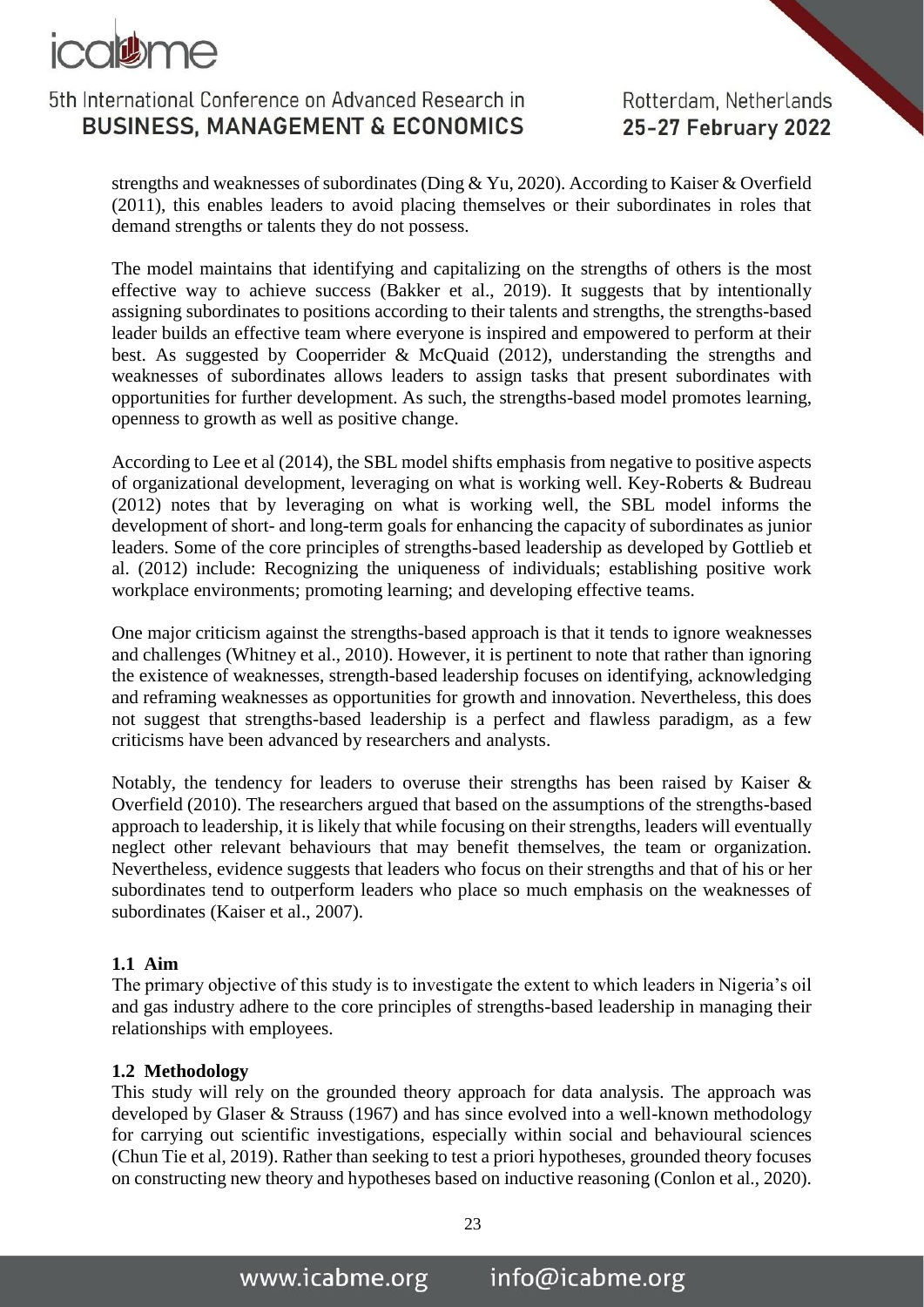

Therefore, while sticking to the principles of grounded theory, the qualitative research approach was adopted for this study, with focus on interpretive phenomenological analysis. A total of 43 persons were recruited from two oil and gas firms in Lagos, Nigeria and [Libreville,](https://en.wikipedia.org/wiki/Libreville) Gabon. Participants were recruited using convenience sampling method, and they included managers and employees. The first set of participants recruited for the study were known to the researcher. Using the snowball sampling technique, these early recruits recommended other participants for the study. Among the 43 participants for the study, a total of 11 managers, 13 senior cadre staff and 19 junior cadre employees were recruited (See Table 1).

| <b>Characteristics of Study Participants</b> |                              |           |
|----------------------------------------------|------------------------------|-----------|
| Category                                     | Variable                     | Frequency |
| Gender                                       | Male                         | 29        |
|                                              | Female                       | 14        |
| Age                                          | $20 - 30$                    | 20        |
|                                              | $31-40$                      | 9         |
|                                              | $41 - 60$                    | 14        |
| <b>Educational Level</b>                     | Secondary School Certificate | 19        |
|                                              | Degree/Diploma               | 17        |
|                                              | Post-graduate                | 7         |
| Position                                     | Lower                        | 19        |
|                                              | Middle                       | 13        |
|                                              | Top                          | 11        |
| Years of Experience                          | $0 - 5$                      | 16        |
|                                              | $6 - 10$                     | 8         |
|                                              | 11 and Above                 | 19        |

Table 1: Characteristics of Study Participants

All participants were lectured on the meaning of strengths-based leadership, and this was to ensure that they understood the interview questions. Semi-structured, face-to-face interviews were conducted as method of data collection. Each interview lasted for about 30 minutes. Though questions were predetermined, the researcher asked follow-up questions in line with the responses provided by the participants. This is in line with the recommendations of Rosenthal (2016) who highlighted the usefulness of follow-up questions for eliciting the views, opinions, and perspectives of respondents. Each interview was recorded using an audio recording device, while the researcher's observations and thoughts were recorded in a notebook. This was necessary to reduce interruptions during interviews, and to ensure that the views of the respondents were adequately captured (Rutakumwa et al, 2020).

All interviews were transcribed by the researcher while labels were assigned to aspects of the interview texts which held separate meanings. This is known as coding and was especially useful for identifying differences and similarities in the responses provided by participants to the interview questions. Coding was in line with the two research questions guiding the study, and are as follows:

- 1. To what extent do managers and leaders in African oil and gas industry apply the principles of strengths-based leadership to their relationship with subordinates?
- 2. What aspects of strengths-based leadership require further development among leaders and managers in the African oil and gas industry?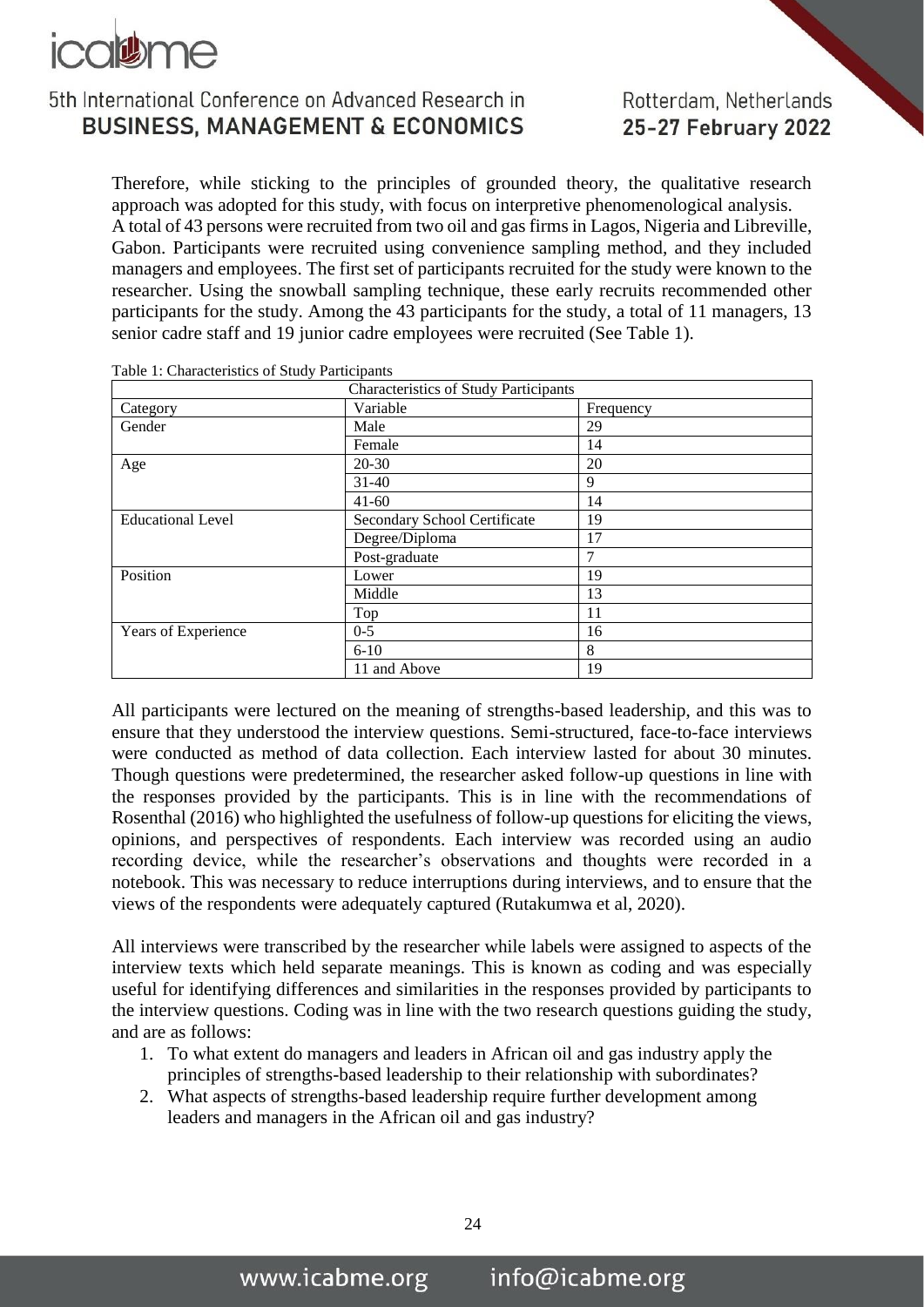

### **2. Results**

Analysis of data obtained from semi-structured, face-to-face interviews returned a total of 31 themes, all of which were related to the specific behaviours exhibited by leaders in the continent's oil and gas industry towards developing the strengths of their subordinates. The identified themes were divided into two main categories which include: Establishing a positive work environment; and developing the capabilities of subordinates (See Table 2).

Table 2: Categories of identified themes

| Category                                                    | Number of related |
|-------------------------------------------------------------|-------------------|
|                                                             | themes            |
| Establishing a positive work environment                    | 19                |
| Identifying and developing the capabilities of subordinates |                   |

#### **2.1 Establishing a Positive Work Environment**

A total of 19 themes relating to how managers and leaders seek to establish a positive work environment in Africa with reference to Nigeria's oil and gas industry were identified. These themes were further grouped into three main categories which include: Being approachable, ability to tolerate mistakes from subordinates, and communicating effectively with subordinates (See Table 3).

Table 3: Sub-categories for Establishing Positive Work Environment

| Sub-Categories for Establishing Positive Work Environment | Number of Themes |  |
|-----------------------------------------------------------|------------------|--|
| Being approachable                                        |                  |  |
| Communicating effectively                                 |                  |  |
| Ability to tolerate mistakes                              |                  |  |

As shown in Table 3, participants related that approachability was one of the ways through which leaders and managers in the oil and gas industry seek to establish positive work environment. This was portrayed in eight separate themes and was reported by 28 respondents which amount to approximately 65 percent of the total number of respondents. Being approachable was associated with managerial informality, listening attentively to the concerns of subordinates.

Similarly, effective communication was identified as another strategy through which leaders and managers in African oil and gas industry create positive work environments for their subordinates. This was reflected in five themes and reported by 32 respondents which represent approximately 74 percent of the total number of respondents. Effective communication was associated with providing clear instructions in relation to a given task, setting standards and guidelines for work - respondent from [Libreville,](https://en.wikipedia.org/wiki/Libreville) providing feedback for tasks completed, and having effective interactions with subordinates - respondent from Nigeria.

Lastly, the ability to tolerate mistakes made by subordinates was identified as a useful strategy through which leaders and managers can create positive work environments. In this regard, a total of four themes were related to the ability to tolerate mistakes, and these were reported by 35 participants, approximately 81 percent of the total number of participants. Ability to tolerate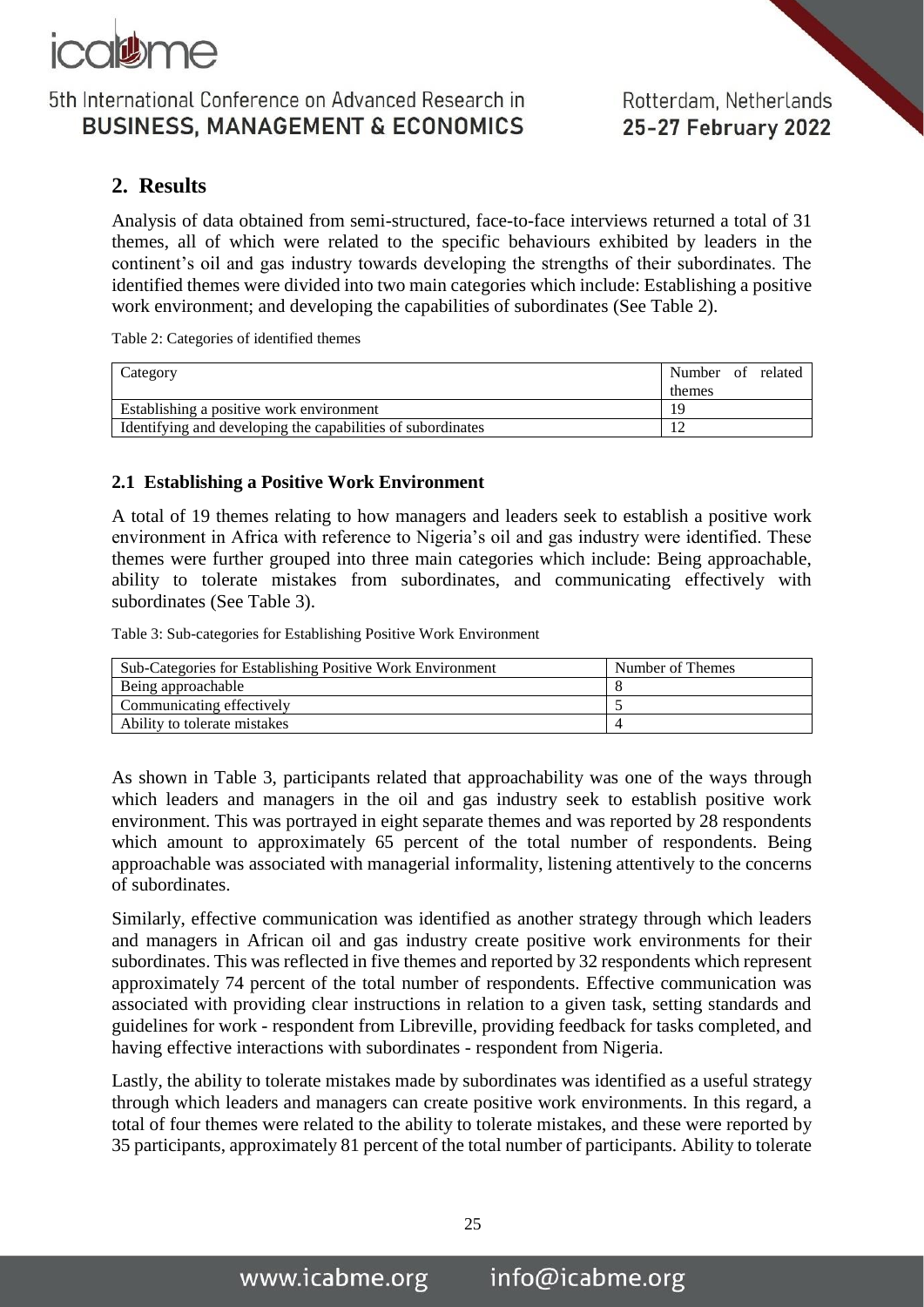

Rotterdam, Netherlands 25-27 February 2022

mistakes was associated with acknowledging and appreciating honest efforts that fail to yield the intended results.

Table 4: Extent to which leaders seek to establish positive work environments

| <b>Variables</b>               | Participants | Percentage  |
|--------------------------------|--------------|-------------|
| Approachability                | 34           | 70          |
| <b>Effective Communication</b> | 30           | 70          |
| Tolerance to errors/mistakes   | 16           | $\sim$<br>◡ |

On the extent to which leaders and managers in the oil and gas industry are able to establish positive work environments (See Table 4), findings of this study indicate high scores of 79 percent and 70 percent for approachability and effective communication, respectively. However, a low score of 37 percent was recorded in relation to the ability to tolerate mistakes. This suggests that in the application of strengths-based approach to leadership, there is need to focus on being more tolerant to errors and mistakes made by subordinates. According to one of the participants from Gabon,

> *…one of my colleagues was fired for not putting on his safety helmets. I understand that this was an error which could possibly lead to hazards in the workplace. However, a simple warning or other forms of punishment would have been enough, rather than an outright dismissal.*

Another participant from Lagos remarked that managers in her firm were very intolerant to errors. According to her,

> *it is so easy to dismiss someone. No one cares about how many years you have served. Very simple mistakes can cost you your job here. Simple mistakes such as failing to put on your seat belts while driving within the premises as well as failure to adhere to safety procedures. Our jobs are simply not assured here.*

#### **2.2 Developing the Capacity of Subordinates**

A total of 12 themes were associated with developing the capacity of subordinates in Nigeria's oil and gas industry. These themes were divided into three main categories including: identifying strengths and weaknesses, encouraging personal and professional development, as well as coaching and mentoring subordinates (See Table 5).

Table 5: Categories of themes associated with developing the capacity of subordinates

| Sub-Categories for Developing Subordinates        | Number of Themes |
|---------------------------------------------------|------------------|
| Identifying strengths and weaknesses              |                  |
| Encouraging personal and professional development |                  |
| Coaching and Mentoring Subordinates               |                  |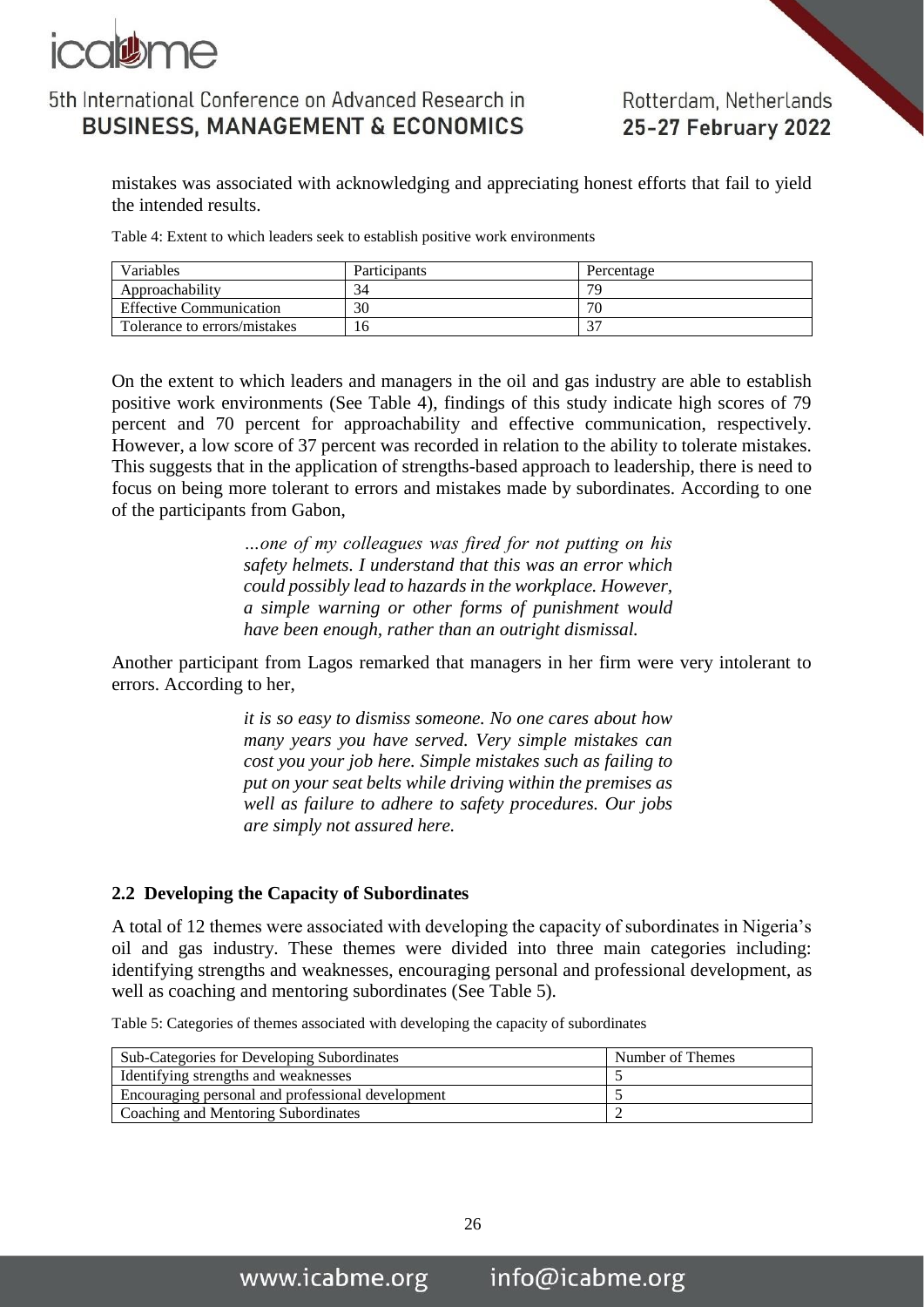

### Rotterdam, Netherlands 25-27 February 2022

Table 6: Extent to which leaders seek to develop the capacity of subordinates

| Variables                                         | Participants | Percent        |
|---------------------------------------------------|--------------|----------------|
| Encouraging personal and professional development | 38           | Q <sub>1</sub> |
| <b>Identifying Strengths and Weaknesses</b>       | 29           | 67             |
| Coaching and mentoring subordinates               |              | 28             |

As seen in Table 6, majority of participants (91%) report that leaders and managers in oil and gas firms often make significant contributions towards the personal and professional development of subordinates, and this is often reflected in workshops, seminars, as well as conferences. According to one of the participants,

> *On a regular basis, selected employees are enrolled for seminars and conferences that focus on personal and professional development. Some staff are even sent abroad to complete some professional courses at the expense of the firm.*

#### Another participant remarked that

*…I was employed with only one degree, but since I started working here, I have not only obtained an additional degree, but I have also acquired over five certificates and diplomas. The company did not pay for all my personal and professional development programmes, but they provided enabling conditions by approving a paid study leave.*

Similarly, majority of participants (67%) noted that leaders seek to develop the capacity of their subordinates by identifying their strengths and weaknesses. As reported by the study participants, this is often reflected in carrying out random personal observations for staff, as well as assigning specific tasks in order to evaluate a subordinate's skills as well as level of knowledge. According to one of the participants,

> *…sometimes we assign tasks to people simply because we want to determine what they can do and what they cannot do. The end products of such tasks are usually of little or no relevance to the company but are designed to help managers identify and tabulate the strengths and weaknesses of their subordinates.*

In the same vein, another participant reported that

*My managers know my areas of strengths, and over the years I noticed they try to make sure that I am given tasks that align with my areas of strength. I initially thought this was a case of favouritism until I got interacting with some of my colleagues. This was when I realised that tasks were assigned to each of us according to our strengths and weaknesses.*

Nevertheless, while majority of respondents reported that leaders often encourage personal and professional development of their subordinates, and equally seek to identify and develop the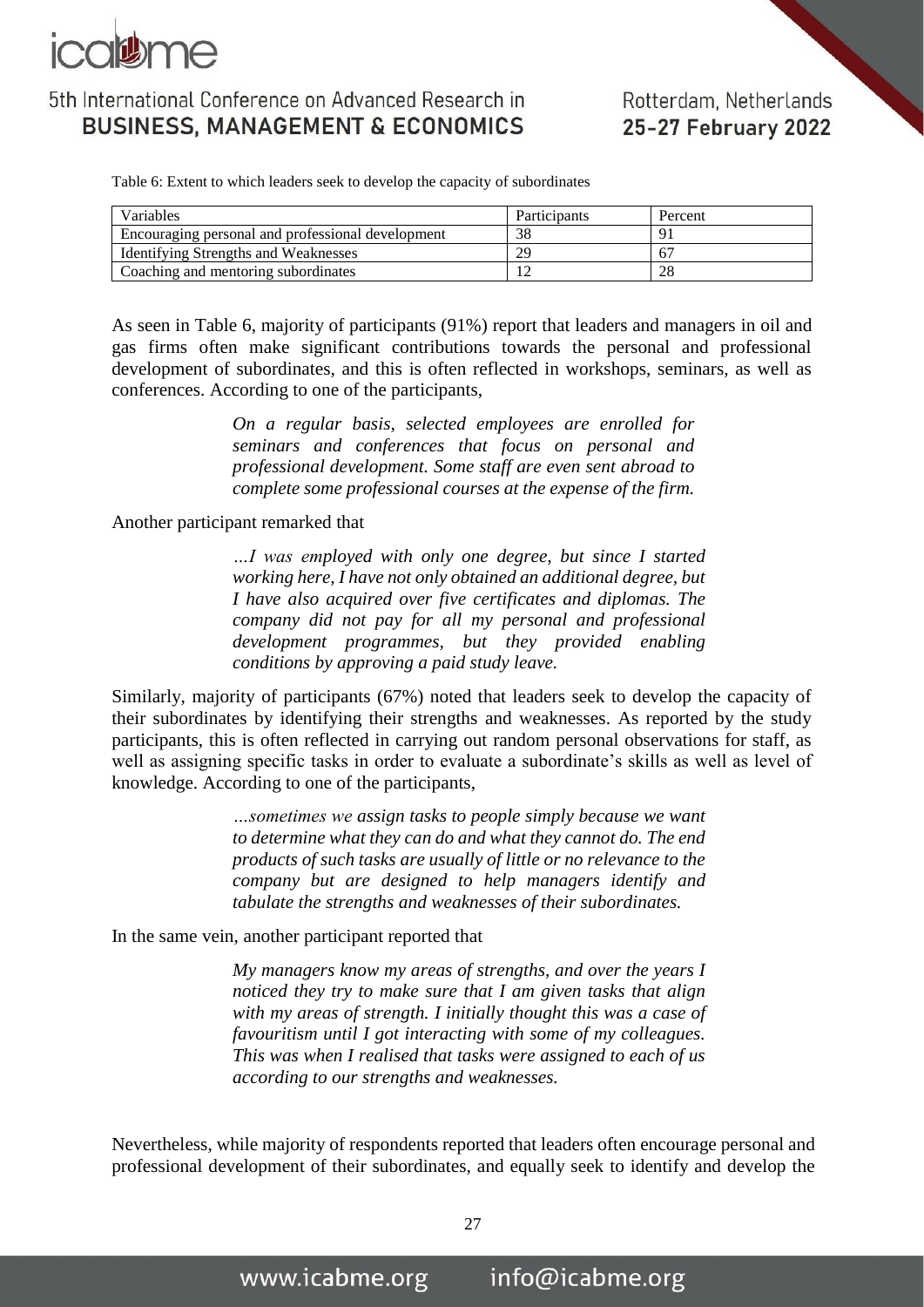

Rotterdam, Netherlands 25-27 February 2022

strengths of subordinates, majority of respondents (72%) reported that leaders and managers fail to coach or mentor subordinates. The following excerpts from the interviews conducted in this study are noteworthy.

> *My manager simply gives instructions in relation to the tasks we need to complete. He rarely takes his time to coach or mentor us. I understand that this is possibly because of his workload, especially since he has over 20 employees who directly report to him. Nevertheless, this does not preclude the fact that I have hardly ever received coaching or mentoring from him.*

*I understand the importance of coaching and mentoring but oil and gas is a serious business. There is real pressure for us to deliver on our target. As such, we do not have the time for coaching and mentoring, as one may easily observe in other less demanding sectors.* 

### **3. Discussion**

Findings obtained from the interview of participants provide answers to the research questions guiding the study. On the extent to which leaders and managers tend to imbibe principles of strengths-based leadership in their relationship with subordinates, this study finds that within the oil and gas industry, leaders actively seek to build positive work environments and develop the competencies of their subordinates.

Establishing a positive work environment is one of the core elements of strengths-based leadership. According to Lee (2014), establishing a positive work environment is concerned with creating an engaging environment where employees feel acknowledged, safe and supported to achieve set goals. Available evidence suggests that companies and organizations that create positive work environments have a positive psychological impact on employees, and that this is associated with improvements in job performance (Hanaysha, 2016; Massoudi & Hamdi, 2017; Olynick & Li, 2020).

This present study identifies three main strategies through which organizations can create positive work environments for employees. However, findings of the study indicate that the two main aspects that are directly applied by oil and gas firms include approachability and effective communication. According to Costa et al (2018), approachable leaders and managers easily build strong teams which are based on confidence and trust. In an empirical study conducted by Xie et al (2018), it was noted that approachable leaders are more likely to build effective and cohesive teams than leaders who are not approachable. According to Beadle (2020), approachability is a key attribute of strengths-based leaders and is necessary for building positive work environments.

In the same vein, effective communication was identified in this present study as another useful tool for establishing positive work environments in the African oil and gas industry. Findings of this study agree with the results obtained from similar studies. For instance, a study conducted by Silla et al (2017) finds that effective communication creates trust and a perception of support, thereby helping to create a positive work environment. A related study by Hartinah et al (2020) reports that communication is a vital tool for preventing conflict within the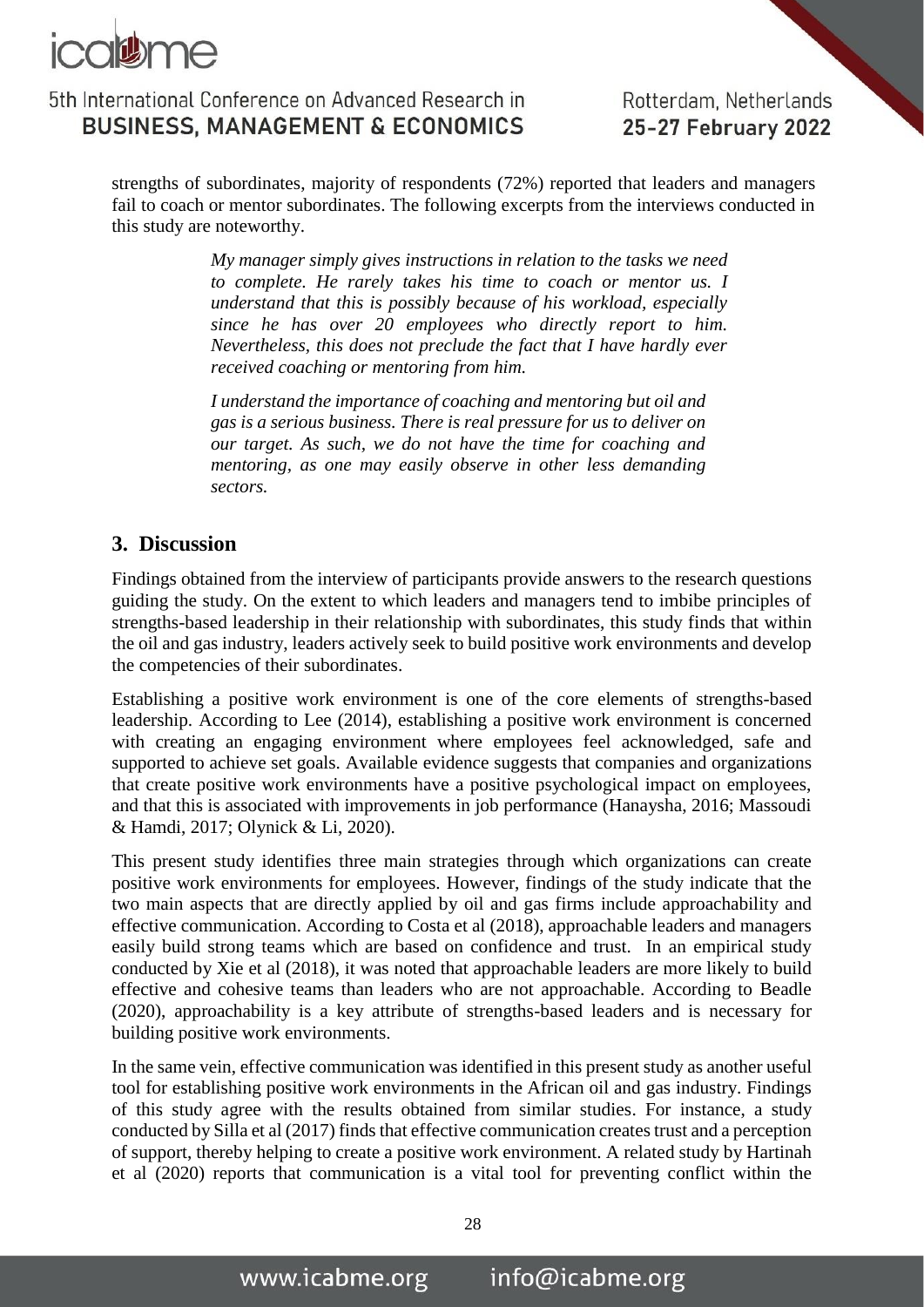

workplace environment, reasons for which effective communication is a necessary requirement for developing positive work environments. Beadle (2020) maintains that considering the association between communication and the development of positive work environments, effective communication is considered as one of the main pillars of the strengths-based model of leadership.

Developing the competencies of subordinates is also identified as another way through which leaders in the African oil and gas industry adhere to the principles of strengths-based model of leadership. Three themes were identified in relation to how leaders/managers in the oil and gas industry develop subordinates' competencies. These include: Identifying strengths and weaknesses, encouraging personal and professional development, as well as coaching and mentoring subordinates. The study finds that leaders in the oil and gas industry tend to identify the strengths and weaknesses of their subordinates. This is in line with the findings of Al Busaidi (2020) who reported that leaders in the oil and gas industry in Oman tend to identify the strengths and weaknesses of their subordinates in order to assign role that align with individual strengths. Similar findings that agree with the result of this present study have also been obtained in studies such as Acquah (2019) and Gerard (2019).

However, in finding answers to the second research question (*What aspects of strengths-based leadership require further development among leaders and managers in the African oil and gas industry?*), this study finds that leaders and managers seldom engage in coaching and mentoring activities. This agrees with the findings of Acquah (2019) which note that leaders and managers in oil and gas firms do not always engage their subordinates in coaching and mentoring. This study finds that a possible explanation for the failure of leaders/managers to engage in coaching and mentoring activities is the workload which often puts the managers/leaders under pressure to meet a set target. Acquah (2019) stresses that burdensome workloads often hamper the ability of leaders and managers in the oil and gas sector to optimally carry out their leadership functions. However, a different finding was obtained in the study by Gerard (2019), as the study finds that leaders and managers in the oil and gas sector often provide coaching and mentoring services to aid in developing the strengths of their subordinates. This disparity of findings can easily be attributed to the geographical differences between this present study and the study by Gerard (2019).

Also, findings of the study reveal that leaders/managers in Nigeria's oil and gas industry are often intolerant to errors and mistakes from subordinates. Intolerance to errors and mistakes suggests that rather than focusing on the strengths of employees and subordinates, leaders/managers tend to focus and punish subordinates based on their errors which signify weaknesses. This finding agrees with that of Quintino et al (2015) who stress that oil companies generally have a zero tolerance for errors and risks, as they often prioritize safety issues. Similarly, Bryn & Muller (2017) stress that while oil and gas operators tend to have zero tolerance for risks and errors, there is need for improved tolerance management, as this will improve employee motivation.

### **4. Conclusion**

This study undertook to investigate the application of strengths-based leadership in the African oil and gas industry. The study finds that there are some notable practices in Gabon and Nigeria's oil and gas industry which conform with the core principles of the strengths-based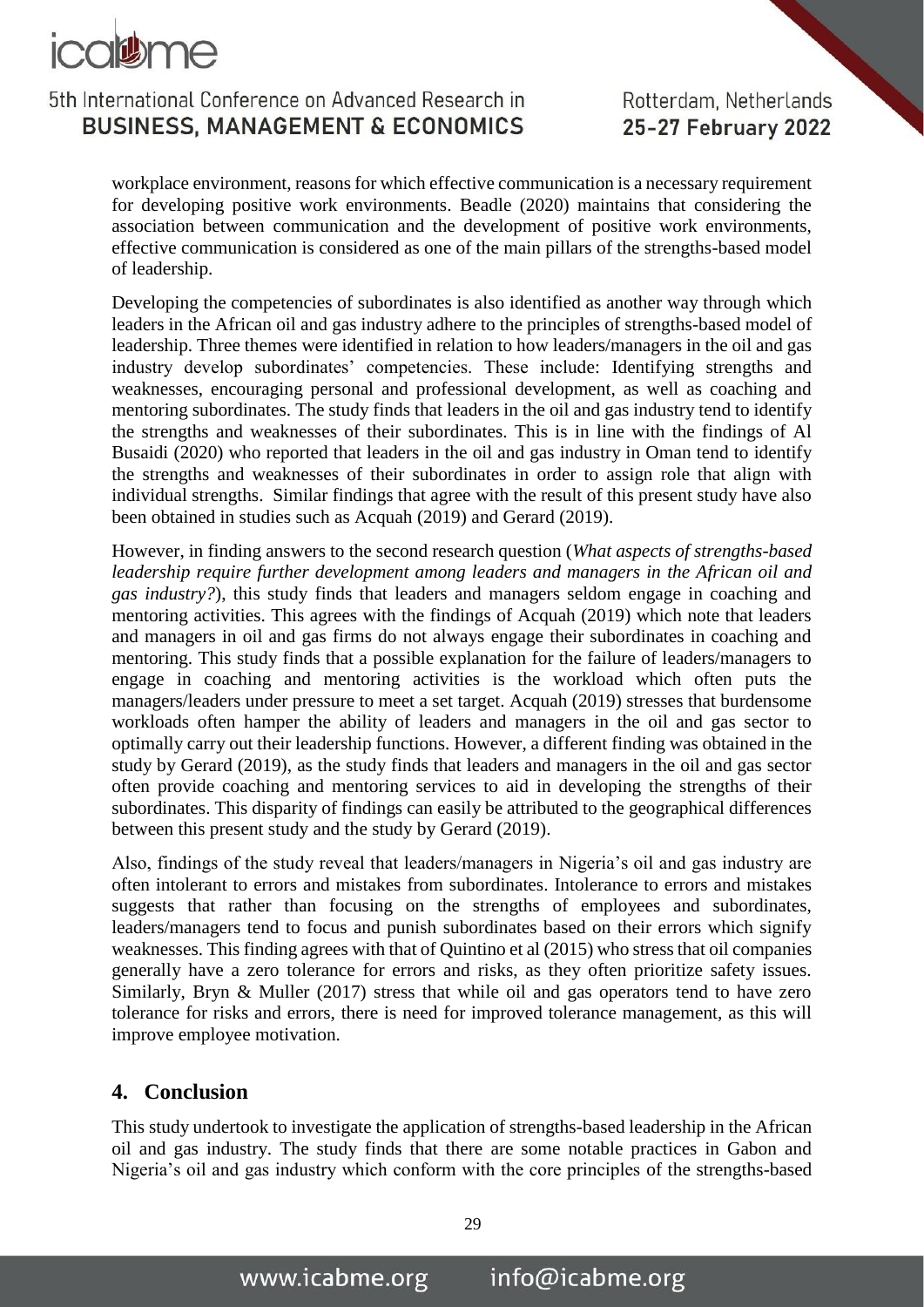

approach to leadership. However, two main principles of strengths-based leadership are noted to be conspicuously disregarded in Nigeria's oil and gas industry. These include tolerance to risks and errors as well as coaching and mentoring subordinates. These aspects of strengthsbased leadership are crucial for creating positive workplace environments and developing the competencies of subordinates. These two factors are noted to be associated with enhanced job performance and employee motivation. Nevertheless, there is need for larger studies involving a higher number of participants, as this will make it possible for researchers to make accurate generalizations in relation to the application of strengths-based leadership to the African oil and gas industry.

#### **Acknowledgment**

I thank Tony Andenoro PhD, Executive Director, Institute of Leadership, St. Thomas University for the teaching and encouragement to research.

A debt of gratitude is owned to Mr. Favour Okolie who reviewed this paper to align my thoughts with investigation results.

I offer my sincere appreciation to my wife, Ekwutoziam for support, and allowing me time away to research and write. You deserve a trip to Las Vegas.

#### **References**

- Acquah, F. (2019). *Leadership Styles and Employee Commitment in Ghana's Oil and Gas Industry; A Case Study of Cape 3 Services Limited Oil and Gas* (Doctoral dissertation, University of Ghana).
- Al Busaidi, I. S. A. (2020). *Leadership styles, organisational politics and employees' performance: the perspectives of leaders and employees from the oil and gas industry in Oman* (Doctoral dissertation, University of Salford).
- Bakker, A. B., Hetland, J., Olsen, O. K., & Espevik, R. (2019). *Daily strengths use and employee well‐being: The moderating role of personality.* Journal of Occupational and Organizational Psychology, 92(1), 144-168.
- Broski, J. A., & Dunn, W. (2018). *Fostering insights: A strengths-based theory of parental transformation.* Journal of Child & Family Studies, 27(4), 1275–1286. [Available at :](file:///C:/Users/user/Documents/document%20101/SPE%20PAPER/Available%20at%20:%20https:/doi.org/10.1007/s10826-017-0964-5)  [https://doi.org/10.1007/s10826-017-0964-5.](file:///C:/Users/user/Documents/document%20101/SPE%20PAPER/Available%20at%20:%20https:/doi.org/10.1007/s10826-017-0964-5) (Accessed 2 February 2022).
- Bryn, L. P., & Muller, G. (2017, July). *Evolving tolerance management for increased robustness of subsea installation operations.* INCOSE International Symposium, 27(1), 242-256.
- Cederbaum, J., & Klusaritz, H.A. (2015). *Clinical instruction: Using the strengths- based approach with nursing students*. Journal of Nursing Education, 48, 8, 422–428.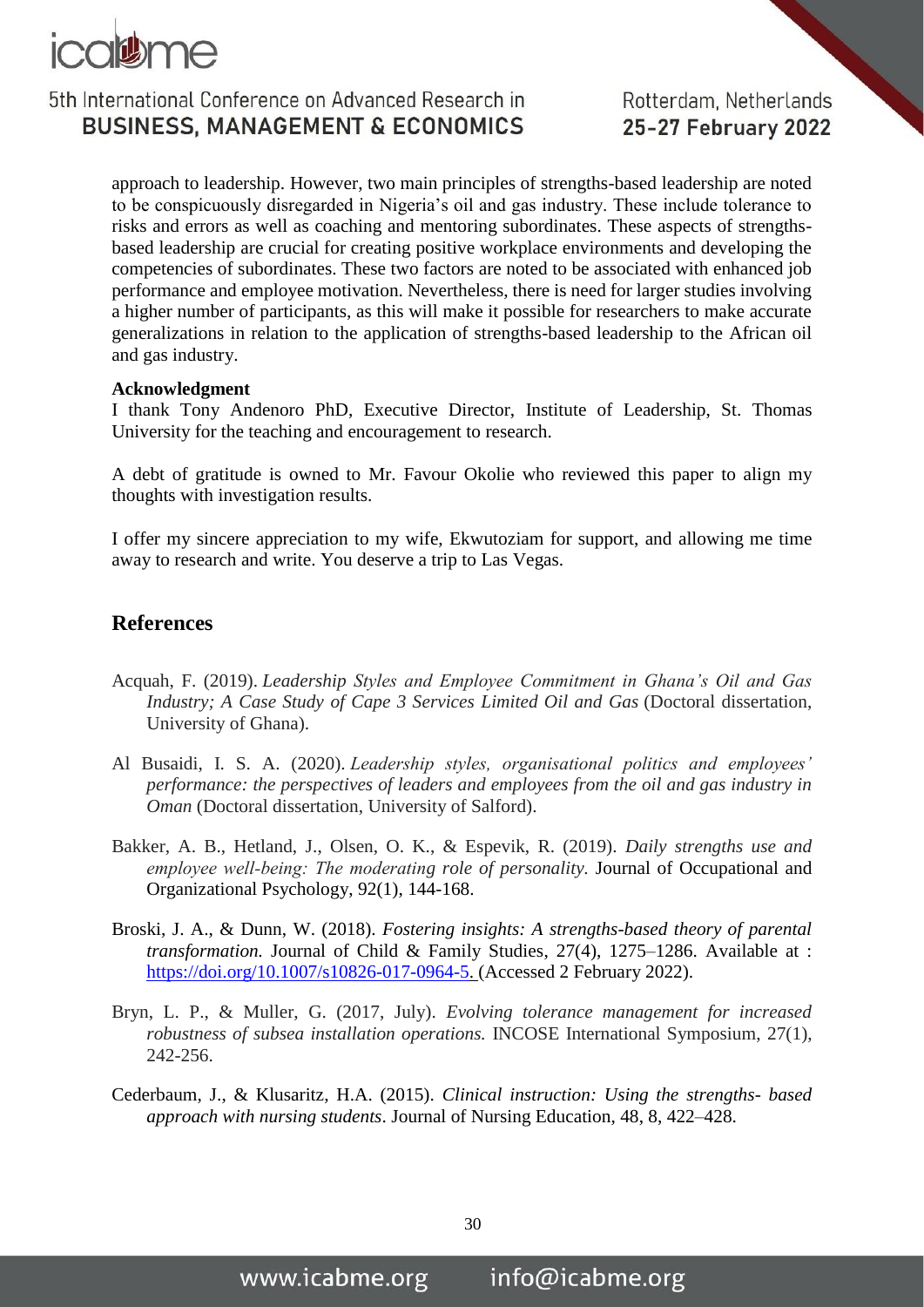

- Chun Tie, Y., Birks, M., & Francis, K. (2019). *Grounded theory research: A design framework for novice researchers.* SAGE open medicine, 7, 2050312118822927. Available at: [https://doi.org/10.1177/2050312118822927.](https://doi.org/10.1177/2050312118822927) (Accessed 24 January 2022).
- Conlon, C., Timonen, V., Elliott-O'Dare, C., O'Keeffe, S., & Foley, G. (2020). *Confused about theoretical sampling? Engaging theoretical sampling in diverse grounded theory studies.* Qualitative Health Research, 30(6), 947-959.
- Cooperrider, D. L., & McQuaid, M. (2012). *The positive arc of systemic strengths: How appreciative inquiry and sustainable designing can bring out the best in human systems*. Journal of Corporate Citizenship, Summer 2012(46), 71-102.
- Ding, H., & Yu, E. (2020). *Subordinate-oriented strengths-based leadership and subordinate job performance: the mediating effect of supervisor–subordinate guanxi*. Leadership & Organization Development Journal. Available at: [doi.org/10.1108/LODJ-09-2019-0414.](https://doi.org/10.1108/LODJ-09-2019-0414) (Accessed 31 January 2022).
- Gerard, F. (2019). *Retention Strategies for Oil and Gas Industry Managers* (Doctoral Dissertation, Walden University).
- Glaser, B.G. & Strauss, A.L. (1967). *The discovery of grounded theory: strategies for qualitative research*. New York: Aldine de Gruyter.
- Hanaysha, J. (2016). *Work Environment and Organizational Learning as Key Drivers of Employee Productivity:* Evidence from Higher Education Sector. International Journal of Human Resource Studies, 6(2), 1-13.
- Hartinah, S., Suharso, P., Umam, R., Syazali, M., Lestari, B., Roslina, R., & Jermsittiparsert, K. (2020). *Teacher's performance management: The role of principal's leadership, work environment and motivation in Tegal City*, Indonesia. Management Science Letters, 10(1), 235-246.
- Kaiser, R. B. (2020). *Leading in an unprecedented global crisis: The heightened importance of versatility.* Consulting Psychology Journal: Practice and Research.
- Kaiser, R. B., & Overfield, D. V. (2010). *Assessing flexible leadership as a mastery of opposites.* Consulting Psychology Journal: Practice and Research, 62(2), 105.
- Kaiser, R. B., & Overfield, D. V. (2011). *Strengths, strengths overused, and lopsided leadership*. Consulting Psychology Journal of Practice and Research, 63(2), 89-109. doi: 10.1037/a0024470
- Key-Roberts, M., & Budreau, M. (2012). *Applications of Strengths-Based Leadership Theory for the US Army (TR 1321).* Fort Belvoir, VA, US Army Research Institute for the Behavioral and Social Sciences, relatório final da pesquisa, de, 2012.
- Lee, S. K. 2014. *Embedding strengths-based leadership into leadership development programs.* In: Kirstein, K. D., Schieber, C. E., FLores, K. A. & Olswang, S. G. (eds.)